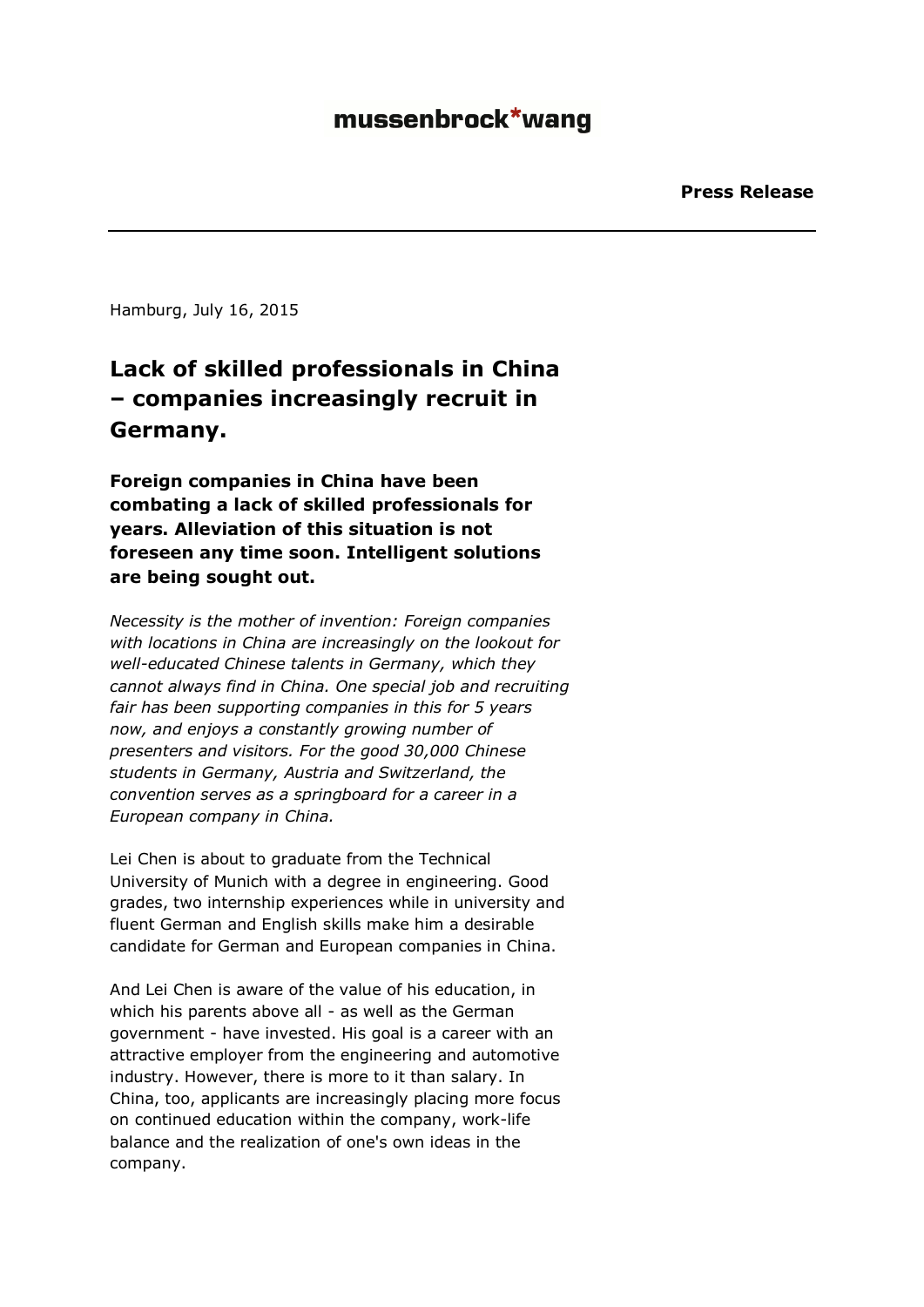## mussenbrock\*wang

"For me, the SinoJobs Career Days offer a good opportunity to converse with a lot of companies. One of those are hidden champions whom I had never heard of before. And because I had already found an internship through the SinoJobs Career Days before, this year I am going to look for an employer that wants to accept me into his team after I finish my studies at the TU Munich," says Chen.

"Naturally we are aware of the challenges of recruiting in China," says Dirk Mussenbrock, founder of the job portal SinoJobs and initiator of the SinoJobs Career Days. "And because companies are increasingly looking to directly supplement classic recruiting in China, we offer an extremely effective and affordable recruitment tool with our event."

"A clear focus on Chinese professionals who have studied in the EU and who wish to return to China is crucial. With this event, the companies have the opportunity to speak with a large number of very well-educated Chinese talents, and to find a potentially ideal candidate," explains Dirk Mussenbrock.

The job fair is being held for the fifth time in a row in November 2015, and draws more than 60 companies and 2,000 Chinese candidates. The convention sites of the one-day event are Dusseldorf and Munich.

Among the exhibitors are corporations as large as Audi, Daimler and Krones, and hidden champions such as Sirona and GROB Werke.

The organizer is happy to receive inquiries from additional exhibitors. Details can be found at www.sinojobscareerdays.com.

#### **Mussenbrock & Wang GmbH Company Profile:**

Mussenbrock & Wang is a leading supplier of recruitment solutions in the European-Chinese context. We operate offices in both China and Europe. Through our job portal, SinoJobs, and our career and recruiting fair, SinoJobs Career Days, we deliver specialized solutions to European and